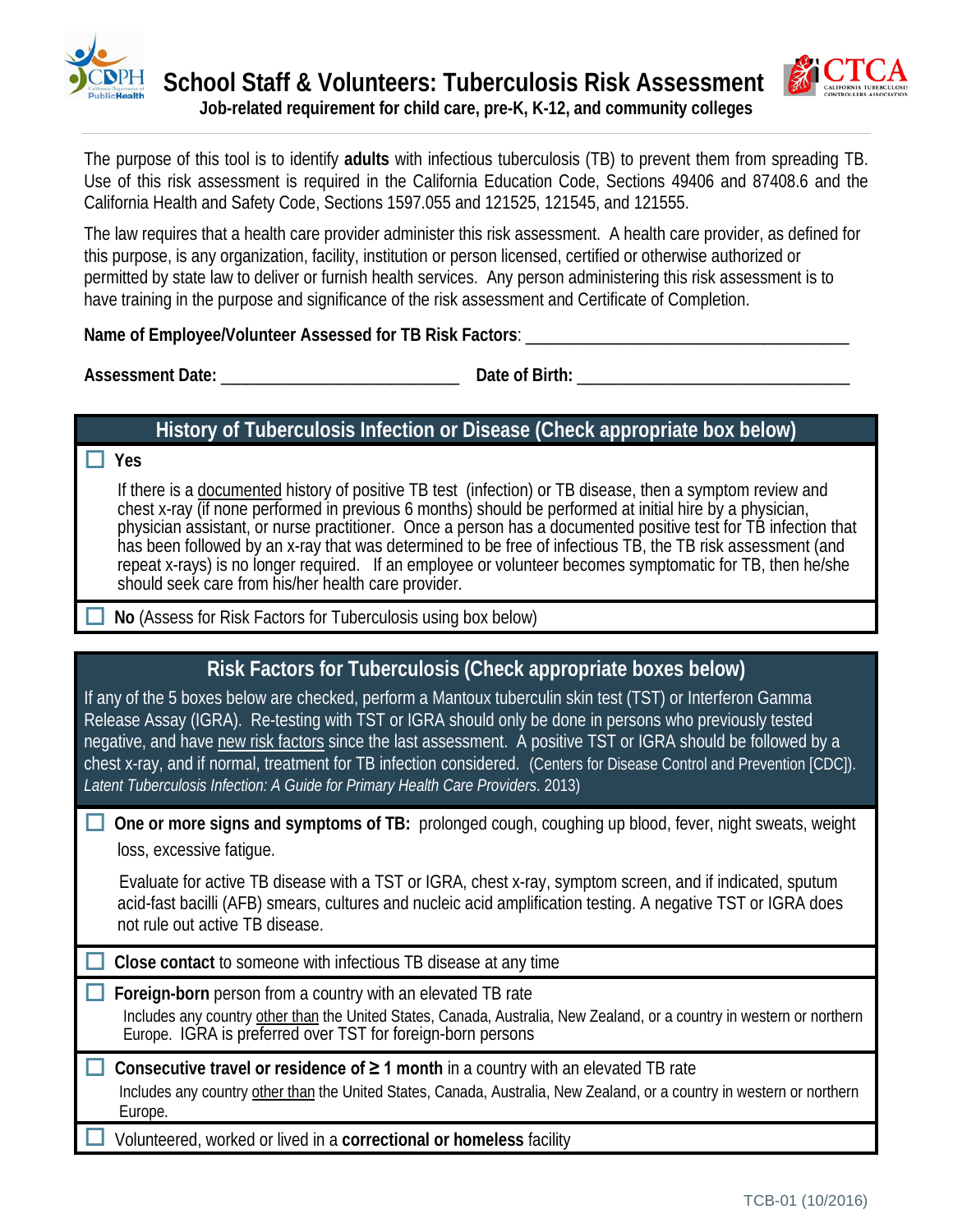

## **School Staff & Volunteers: Tuberculosis Risk Assessment User Guide**



## **Job-related requirement for child care, pre-K, K-12, and community colleges**

#### **Background**

California law requires that school staff working with children and community college students be free of infectious tuberculosis (TB). These updated laws reflect current federal Centers for Disease Control and Prevention (CDC) recommendations for targeted TB testing. Enacted laws, **AB 1667,** effective on January 1, 2015, **SB 792** on September 1, 2016, and **SB 1038** on January 1, 2017, require a tuberculosis (TB) risk assessment be administered and if risk factors are identified, a TB test and examination be performed by a health care provider to determine that the person is free of infectious tuberculosis. The use of the TB risk assessment and the Certificate of Completion, developed by the California Department of Public Health (CDPH) and California TB Controllers Association (CTCA) are also required.

#### **AB 1667 impacted the following groups on 1/1/2015:**

1. Persons employed by a K-12 school district, or employed under contract, in a certificated or classified position (California Education Code, Section 49406)

2. Persons employed, or employed under contract, by a private or parochial elementary or secondary school, or any nursery school (California Health and Safety Code, Sections 121525 and 121555).

3. Persons providing for the transportation of pupils under authorized contract in public, charter, private or parochial elementary or secondary schools (California Education Code, Section 49406 and California Health and Safety Code, Section 121525).

4. Persons volunteering with frequent or prolonged contact with pupils (California Education Code, Section 49406 and California Health and Safety Code, Section 121545).

#### **SB 792 impacted the following group on 9/1/2016:**

Persons employed as a teacher in a child care center (California Health and Safety Code Section 1597.055).

#### **SB 1038 impacts the following group on 1/1/2017:**

Persons employed by a community college district in an academic or classified position (California Education Code, Section 87408.6).

#### **Testing for latent TB infection (LTBI)**

Because an interferon gamma release assay (IGRA) blood test has increased specificity for TB infection in persons vaccinated with BCG, IGRA is preferred over the tuberculin skin test (TST) in these persons. Most persons born outside the United States have been vaccinated with BCG.

#### **Repeat risk assessment and testing**

If there is a documented history of positive TB test or TB disease, then a symptom review and chest x-ray should be performed at initial hire. Once a person has a documented positive test for TB infection that has been followed by a chest x-ray (CXR) that was determined to be free of infectious TB, the TB risk assessment (and repeat x-rays) is no longer required.

Repeat risk assessments should occur every four years (unless otherwise required) to identify any additional risk factors, and TB testing based on the results of the TB risk assessment. Re-testing should only be done in persons who previously tested negative, and have new risk factors since the last assessment.

#### **Previous or inactive tuberculosis**

Persons with a previous chest radiograph showing findings consistent with previous or inactive TB should be tested for LTBI. In addition to LTBI testing, evaluate for active TB disease.

#### **Negative test for LTBI does not rule out TB disease**

It is important to remember that a negative TST or IGRA result does not rule out active TB disease. In fact, a negative TST or IGRA in a person with active TB can be a sign of extensive disease and poor outcome.

#### **Symptoms of TB should trigger evaluation for active TB disease**

Persons with any of the following symptoms that are otherwise unexplained should be medically evaluated: cough for more than 2-3 weeks, fevers, night sweats, weight loss, hemoptysis.

#### **TB infection treatment is recommended**

Shorter regimens for treating LTBI have been shown to be as effective as 9 months of isoniazid, and are more likely to be completed. Shorter regimens are preferred in most situations. Drug-drug interactions and contact to drug resistant TB are frequent reasons these regimens cannot be used.

#### *Please consult with your local public health department on any other recommendations and mandates that should also be considered.*